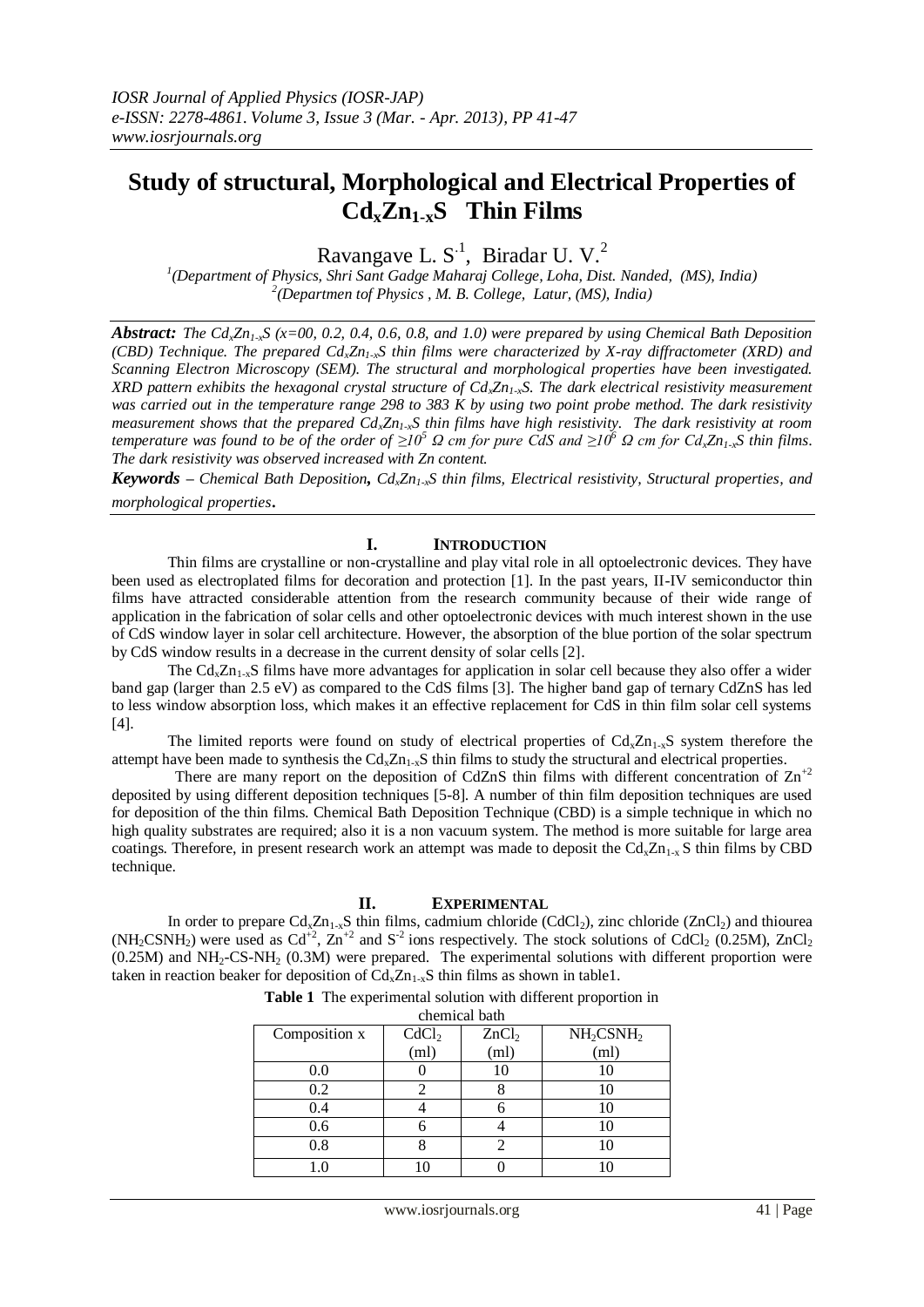The pH of the solution was adjusted to 11 by adding the aqueous  $NH<sub>3</sub>$ . The reaction beaker was kept in temperature bath, maintained at 80° C. Glass substrates were cleaned by 24 hr immersion in chromic acid, rinsed with acetone and distilled water. The experimental glass substrates were mounted on substrate holder and immersed in the reaction beaker. The substrate holder was rotated at slow speed (45 rpm) by means of DC geared motor for 25 to 27 minutes. The thin, uniform  $Cd_{\nu}Zn_{1-\nu}S$  films were obtained at the end of the reaction process.

**Mechanism CdxZn1-xS Thin Film Formation:** The method which is used to prepare cadmium Zinc sulphide (CdZnS) includes the reaction of Cd<sup>2+</sup>, Zn<sup>2+</sup> ions and S<sup>2-</sup> ions were found in solution from thiourea is as:

$$
(NH2)2 CS + QH \leftrightarrow SH + CN2H2 + H2O
$$
 (1)

 $SH + OH \leftrightarrow S^{2-} + H_2O$  $------(2)$ 

Dissolving  $CdCl<sub>2</sub>$  and  $ZnCl<sub>2</sub>$  in water made both cadmium and zinc ions available in the solution and formation of complexes of those ions as: In case of  $NH_3$  as complexing agents, the Cd<sup>2+</sup> and Zn<sup>2+</sup> exist predominantly in the form of ion complex. The rates of ZnS and CdS formation are determined by the concentration of  $\text{Zn}^{2+}$  and  $\text{Cd}^{2+}$  provided by  $[\text{Zn}(\text{NH}_3)_4]^{2+}$  and  $[\text{Cd}(\text{NH}_3)_4]^{2+}$ , and the concentration of  $\text{S}^{2-}$  from the hydrolysis of  $SC(NH<sub>2</sub>)<sub>2</sub>$ , respectively. The general reaction can be expressed as :

$$
NH_3 + H_2O \leftrightarrow NH_4^+ + OH
$$
  
\n
$$
[Zn(NH_3)_4]^{2+} \leftrightarrow Zn^{2+} + 4NH_3
$$
  
\n
$$
[Cd(NH_3)_4]^{2+} \leftrightarrow Cd^{2+} + 4NH_3
$$

 $_{x}$ [Cd (NH<sub>3</sub>)<sub>4</sub>]<sup>2+</sup> + (<sub>1-x</sub>)[Zn (NH<sub>3</sub>)<sub>4</sub>]<sup>2+</sup> + S<sup>2-</sup> + NH<sub>3</sub> → Cd<sub>x</sub>Zn<sub>1-x</sub>S + Remaining product. ---------(3) The prepared  $Cd_xZn_{1-x}S$  thin films were rinsed with deionized water to remove the loosely bound particles and annealed at 100  $^{\circ}$ C. The synthesized Cd<sub>x</sub>Zn<sub>1-x</sub>S films are subjected to different characterizations to study the effect of Zn content on structural, morphological, compositional, electrical properties.

Film thickness is an important parameter in the study of the film properties. Amongst different methods for measuring the film thickness, the weight difference method is simple and convenient and thickness 't' is measured using the relation(4).

area A of the substrate and  $\rho$  is the density of the material in the bulk form.

#### **Structural study :**

# where, m is the mass of  $t = \frac{m}{A\rho}$  (4) the film deposited on  $\mathbf{H}$   $\mathbf{H}$   $\mathbf{H}$   $\mathbf{H}$   $\mathbf{H}$   $\mathbf{H}$

**III. RESULTS AND DISCUSSION**

The chemically deposited  $Cd_xZn_{1-x}S$  (x=0., 0. 2, 0.4, 0.6, 0.8, and 1.0) films were characterized by Xray diffractometer. The XRD pattern was presented in fig. 1. The XRD spectra of the  $Cd_xZn_{1-x}S$  films exhibit the hexagonal crystal structure with preferential orientations at (100), (002), (101), (203), (102), (110), (200) and (004) planes, at  $2\theta = 25.31, 26.756, 29.59, 31.20, 37.9, 52.10$  and 55.60. The observed diffraction patterns are in good agreement with the standard JCPDS card data: 49-1302. Rajathi S. et al. (2012) and Kumar T. et al., (2009) reported similar hexagonal structure of  $Cd$ <sub>x $Zn_1,xS$ </sub> [9, 10]. As Zn content in the composition was increased, XRD peaks corresponding to (100), (101), (203), (102), (110) and (200) reflections significantly disappeared and only (002) was found significant. The (002) peak gives the lattice matching to the chalcogenide semiconductor such as CuInGaSe2 and CuIn(SexS1-x)2 which are used in solar cell devices for better solar cell efficiency [11]. In the composition  $x=0.4$  and  $X=0.2$  the polycrystalline nature of prepared  $Cd_xZn_{1-x}S$  thin films was increased with Zn content. However in the film composition  $x=0.0$  (ZnS) shows amorphous crystal structure with broad hump at at  $26.70^{\circ}$  due to glass substrate. In the x=0.0 composition the film exhibits (100) and (002) reflection at an angle of diffraction  $2\theta = 34.32$  and 36.144 respectively which was well fitted with JCPDS card No. 12-0688 of ZnS.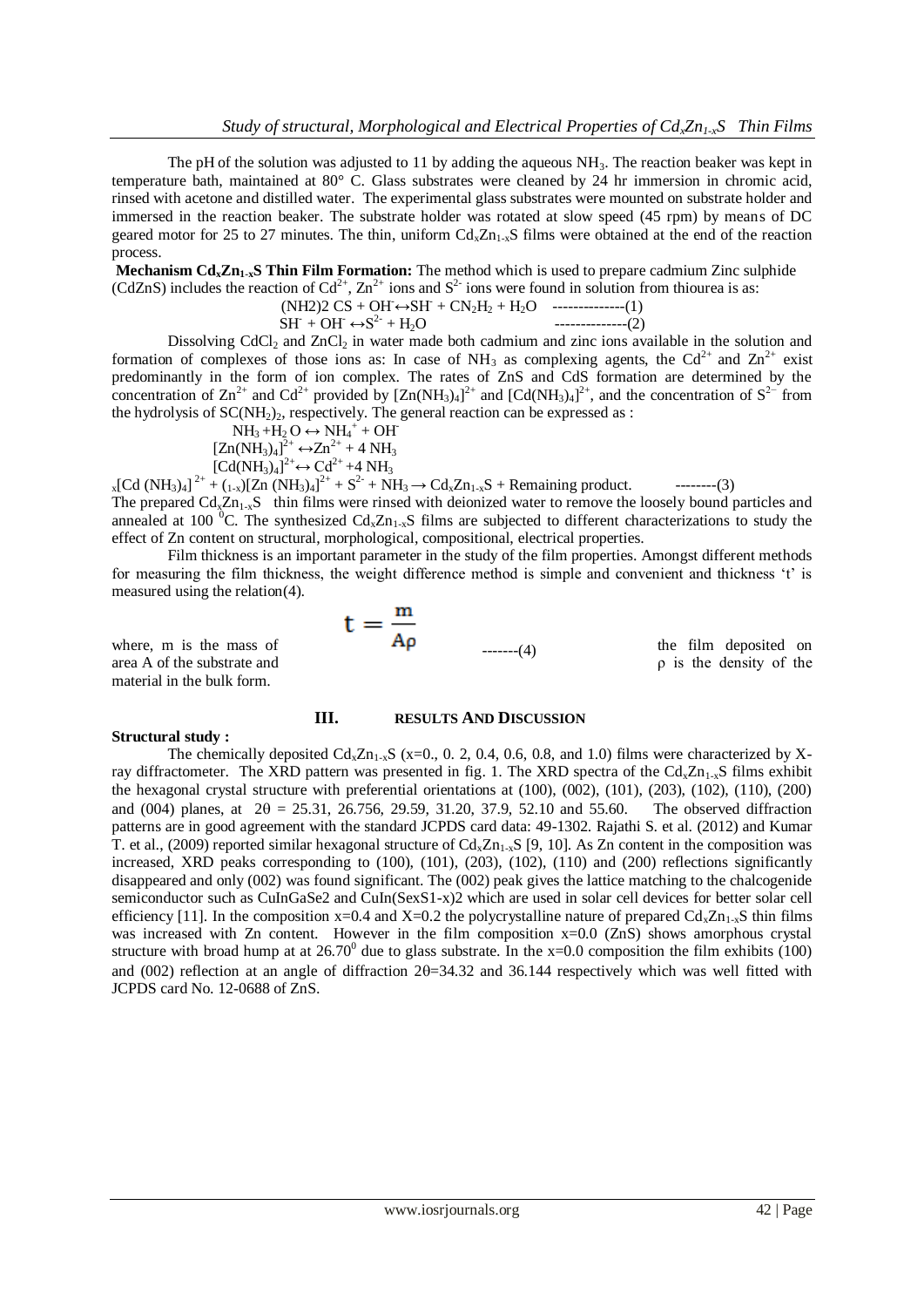

**Fig.1** XRD pattern of  $Cd_xZn_{1-x}S$  thin films

The average grain size calculated by using scherrer's relation (5):

$$
D = \frac{0.94\lambda}{\beta \cos \theta} \quad \dots \quad (5)
$$

Where  $\lambda$ = 1.54  ${}^{0}$ A,  $\theta$  is the angle of diffraction and β the full width at half maximum. The variation of average grain size verses composition  $\overline{x}$ ) was shown in table 2 and presented in fig. 2. The average grain size for x=0.2 composition was observed to be 4.19 nm.

The values of lattice constants a and c are calculated from XRD data by using relation (6).  $1/d^2 = 4/3 (\hbar^2 + \hbar k + k^2)/a^2 + 1^2/c^2$  ------- (6)

The variation of lattice constant with composition (x) was shown in fig. 3 and displayed in table 2.



**Fig. 2** Grain size Verses Composition (x)

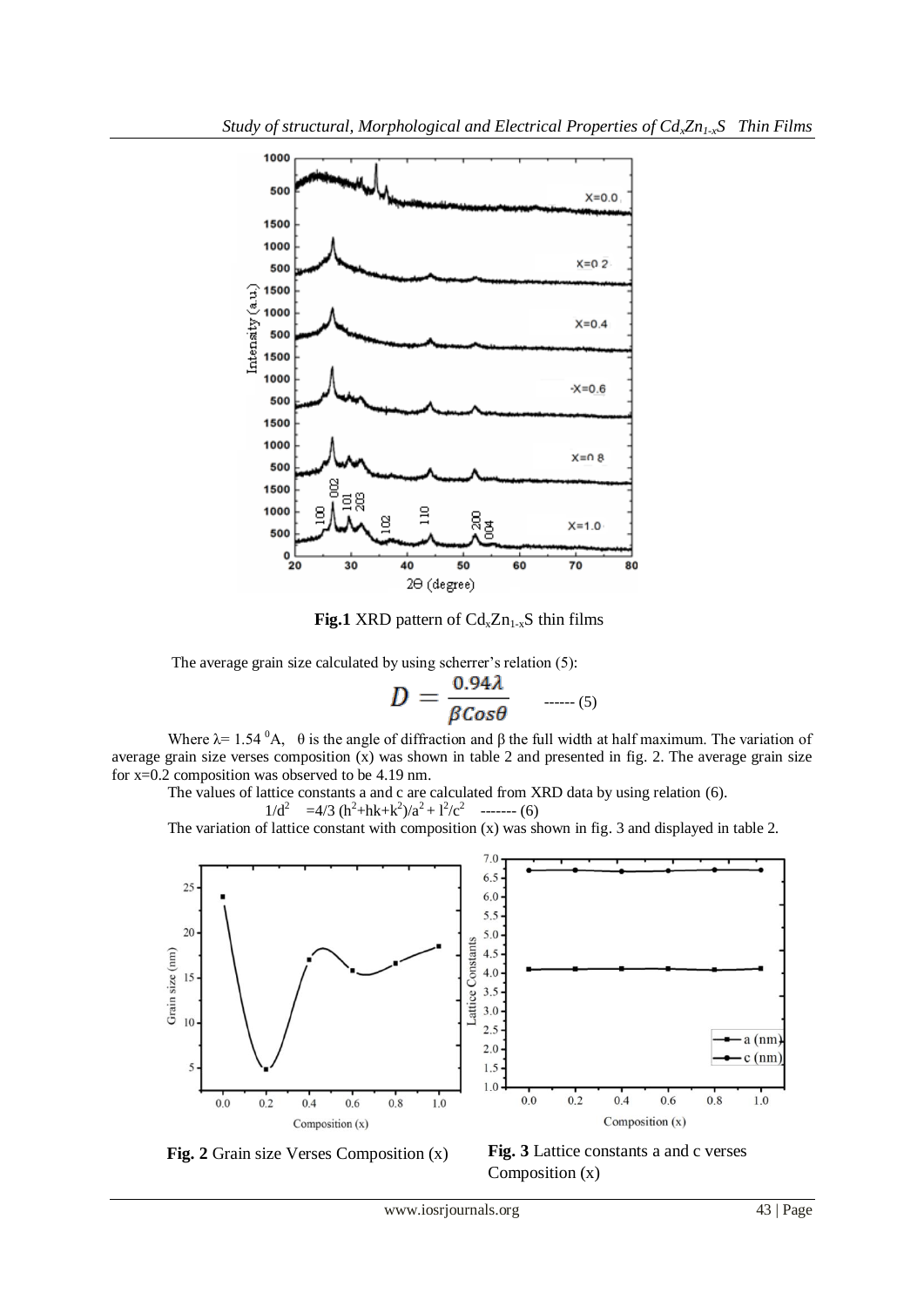| <b>Table 2</b> Film Thickness, Grain Size, Lattice constant and optical band<br>gap of different composition of $CdxZn1-xS$ |                        |                         |                               |                    |  |  |
|-----------------------------------------------------------------------------------------------------------------------------|------------------------|-------------------------|-------------------------------|--------------------|--|--|
| <b>Composition of</b><br>$CdxZn1-xS$ film                                                                                   | <b>Thickness</b><br>μm | <b>Grain Size</b><br>nm | <b>Latice Constants</b><br>nm |                    |  |  |
|                                                                                                                             |                        |                         | a<br>nm                       | $\mathbf{c}$<br>nm |  |  |
| 0.0                                                                                                                         | 1.13                   | 24                      | 4.1017                        | 6.701              |  |  |
| 0.2                                                                                                                         | 1.67                   | 4.82                    | 4.110                         | 6.706              |  |  |
| 0.4                                                                                                                         | 2.13                   | 17                      | 4.114                         | 6.676              |  |  |
| 0.6                                                                                                                         | 2.13                   | 15.8                    | 4.115                         | 6.691              |  |  |
| 0.8                                                                                                                         | 2.43                   | 16.6                    | 4.0911                        | 6.715              |  |  |
| 1.0                                                                                                                         | 2.63                   | 18.5                    | 4.121                         | 6.712              |  |  |

*Study of structural, Morphological and Electrical Properties of CdxZn1-xS Thin Films*

## **3.2 Morphological study**

In order to investigate the effect of Zn content on the surface morphology of the prepared  $Cd_xZn_{1-x}S$ thin film the selected film were scanned by using Scanning electron microscopy (SEM Model: Quanta 200 ESEM). The SEM micrographs five different  $Cd_x\overline{Zn}_{1-x}S$  thin films were presented in fig. 4 (A through E). All the films were scanned at 15 KX magnifications. The micrograph shows that the films deposited cover the whole substrate with uniform surface morphology.

SEM image of  $Cd_{1.0}Zn_{0.0}S$  (fig. 4 A) shows the porous fibrous network consisting of regularly arranged matrix over which regular shaped fine particles systematically distributed. The larger size spherical granules were observed on the scan image due to aggregation of spheroid structure of  $S<sup>2</sup>$  ions.

The effect of increase of Zn content in  $Cd_xZn_{1-x}S$  thin films clearly understood from the improvement in the microstructure of the surface morphology from figures 4 (A through E). The micrograph of  $Cd_{0.0}Zn_{1.0}S$ shows spherical granules of ZnS particles irregularly distributed over the substrate. The SEM study confirms that even low Zn content was effectively changes the microstructure  $Cd_xZn_{1-x}S$  thin films.



**Fig. 4** The SEM micrographs of  $Cd_xZn_{1-x}S$  thin films [A) for x=1.0, B) for  $x=0.8$ , C) for  $x=0.4$ , D) for  $x=0.2$  and E) for  $x=0.0$  ]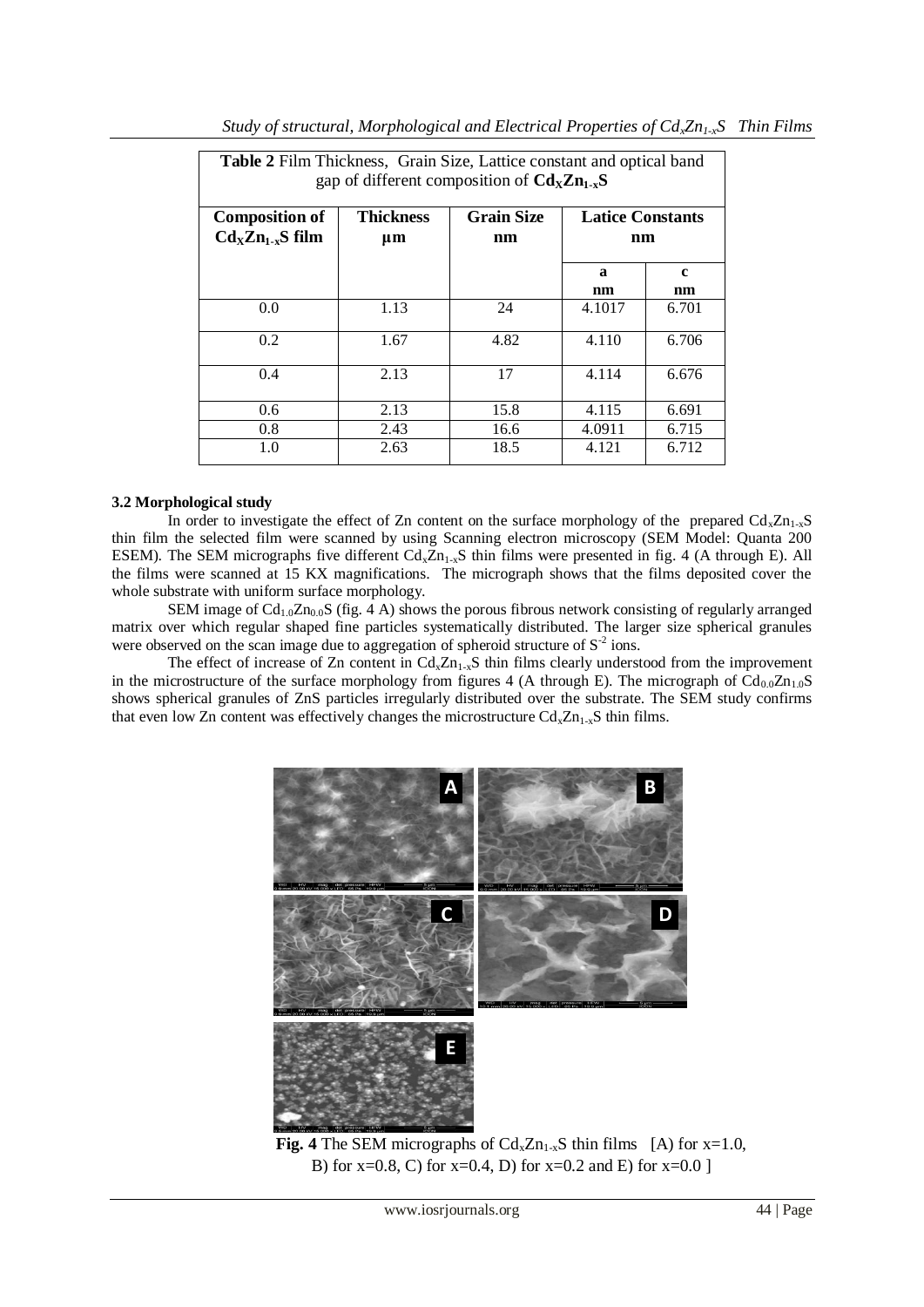#### **4. Electrical characterization of CdxZn1-xS thin films**

In order to study the electrical characterization of  $Cd_xZn_{1-x}S$  thin films, dc two point probe technique was used. The dark electrical resistivity measurement was carried out in the temperature range 298 to 383 K. The dark resistivity measurement shows that the prepared  $Cd_{x}Zn_{1-x}S$  thin films have high resistivity. The dark resistivity at room temperature, was found to be of the order of  $\geq 10^5 \Omega$  cm for pure CdS andc  $\geq 10^6 \Omega$  cm for  $Cd<sub>x</sub>Zn<sub>1-x</sub>S$  thin films. The plot of dark resistivity at different temperature was shown in fig. 5. The plot shows that the resistivity decreased with temperature. The decrease of resistivity with increasing temperature shows that the prepared  $Cd_xZn_{1-x}S$  thin films are semiconducting. The variation of resistivity at room temperature verses composition (x) was shown in figure 6. It was observed from fig. 6 that resistivity at room temperature increased with Zn content of the films. The similar findings were reported by S. Jiyon et al.,(2005) in their work [12]. The variation (log  $\rho$ ) with (1000/T) (K<sup>-1</sup>) has shown in fig. 7.



**Fig. 7** The variation (log  $\rho$ ) plotted verses (1000/T) (K<sup>-1</sup>)

The thermal activation energy estimated from the slopes of the curve in fig. 7 and by using relation (7).  $\rho = \rho \circ \exp(-\Delta E / K T) \dots (7)$ 

 The activation energy was found to be in the range of 0.215 to 0.336 eV. Similar finding were reported by different researchers for CdS thin films [13,14]

# **Thermoemf Measurement of CdxZn1-xS Films.**

The termoemf of the prepared thin films was measured by using two point probe method in the temperature range 298 K to 383 K with the interval of 10 K. Fig. 8 shows the variation of thermoemf plotted as function of temperature difference.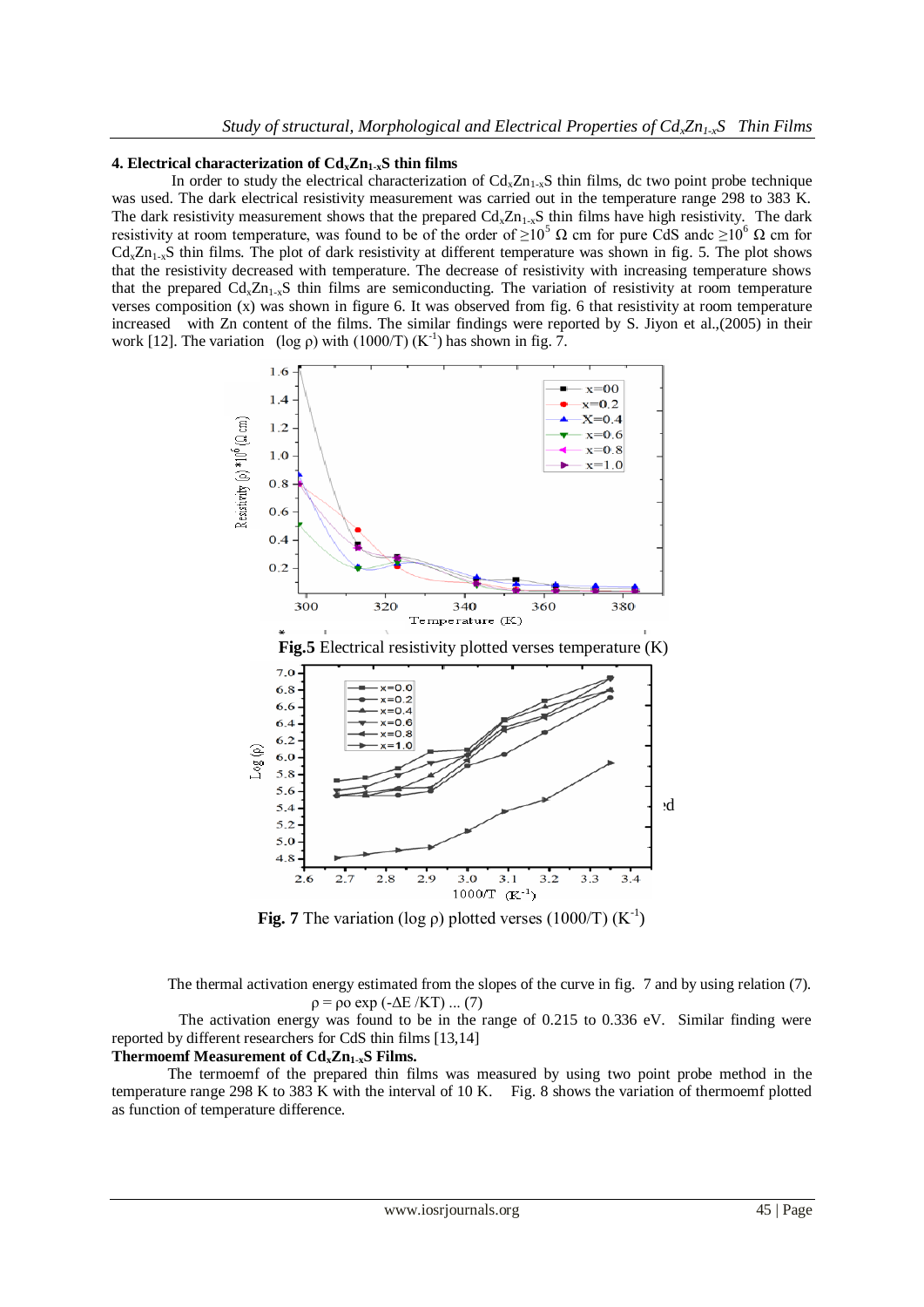

**Fig. 8** Plot of thermoemf verses temperature difference  $(\Delta K)$ 

It is observed that thermoemf increases with in temperature difference. This may be attributed to increase the mobility of charge carriers and carrier concentration with increase in temperature. From the sign of the terminal connected towards hot end the sign of predominant charge carriers can be deduced. In this case the hot end is

connected to the positive terminal, the films shows n-type conductivity.

### **IV. CONCLUSION**

The  $Cd<sub>x</sub>Zn<sub>1-x</sub>S$  thin films prepared by simple chemical deposition exhibits hexagonal crystal structure. The crystallity of  $Cd_xZn_{1-x}S$  was observed increase with Zn Content. In the x=0.2 composition grain size observed was 4.19 nm. Incorporation of Zn ions in the CdS, only (002) peak was found significant which gives the lattice matching to the chalcogenide semiconductors used in solar cell devices. The SEM study confirms that even low Zn content was effectively changes the microstructure  $Cd_{x}Zn_{1-x}S$  thin films. The dark resistivity at room temperature was found to be of the order of  $\geq 10^5 \Omega$  cm for pure CdS and  $\geq 10^6 \Omega$  cm for Cd<sub>x</sub>Zn<sub>1-x</sub>S thin films. The effect of Zn doping increases the dark resistivity of CdS thin films. The decrease of resistivity with increasing temperature shows that the prepared  $Cd_{x}Zn_{1-x}S$  thin films were semiconducting. The activation energy was found to be in the range of 0.215 to 0.336 eV. The TEP measurement concluded that the prepared  $Cd<sub>x</sub>Zn<sub>1-x</sub>S$  films show n-type conductivity.

#### **ACKNOWLEDGEMENTS**

The corresponding Author is acknowledges to UGC India, for providing financial assistant under Minor Research Project , Prof Khairnar , Director School of Physical Sciences, SRTM University, Nanded, India, for providing XRD and other Laboratory Facilities.

#### **REFERENCES**

- [1] O. S. Heavens, *Thin Film Physics,* (Methuen and Co,Ltd. London,.1970),
- [2] S. Ilican, Y. Caglar and M. Caglar, Effect of the Sustrate Temperatures on the Optical Properties of the Cd<sub>0.22</sub>Zn<sub>0.78</sub>S Thin Films by Spray Pyrolysis Method, *Physica Macedonica* 56, 2006 43-48
- [3] J. Zhou, X. Wu, G. Teeter, B.To, R. G. Dhere and T. A. Gessert, CBD Deposited Cd<sub>x</sub>Zn<sub>1-x</sub>S Thin Films and Their Application in CdTe Solar Cell, *Phy. Stat. Sol*., *24 (13)*, 2004, 775-778.
- [4] Ragesh. chandran, G. Suresh, A comparative studyof physical and optical properties of CdZns and CdNiS nanocrystalline films deposited by Chemical Bath Method, *Chalconised Letters, 8(11),* 2011,689-694,.
- [5] Y.J. Chang, C. L Munsee, G. S.Herman, J. F. Wager. P.Mugdur, D. H. Lee, C. H. Chang, Growth, Characterization and application of CdS thin films deposited by chemical Bath Deposition', *Chem Eur J*, *8*, 2002, 29.
- [6] Lee Jae-Hyeong, Song Woo-Chang, Yi Jun-Sin , Yoo Yeong-Sik, Characteristics of the CdZnS thin Film Doped by Thermal Diffusion of Vacuum Evaporated Indium Films., *Solar Energy Materials & Solar Cells* ,*759,* 2003, 227-234.
- [7] L.C. Burton, T. L. Hetch, Zn<sub>x</sub>Cd<sub>1-x</sub> S Films for use in Hetrojunction Solar Cells, *Appl.phys, Lett* . 29, 1976, 612. [8] M. P. Valkonen, T. Kanniainen, S. Lindroos, M. Leskela and E. Rauhala, Growth of Zns, CdS and
- [8] M. P. Valkonen, T. Kanniainen, S. Lindroos, M. Leskela and E. Rauhala, Growth of Zns, CdS and multilayer ZnS/CdS Thin Films by Silar Technique, *Applied Surface Science*, *115*, 1997 386-392.